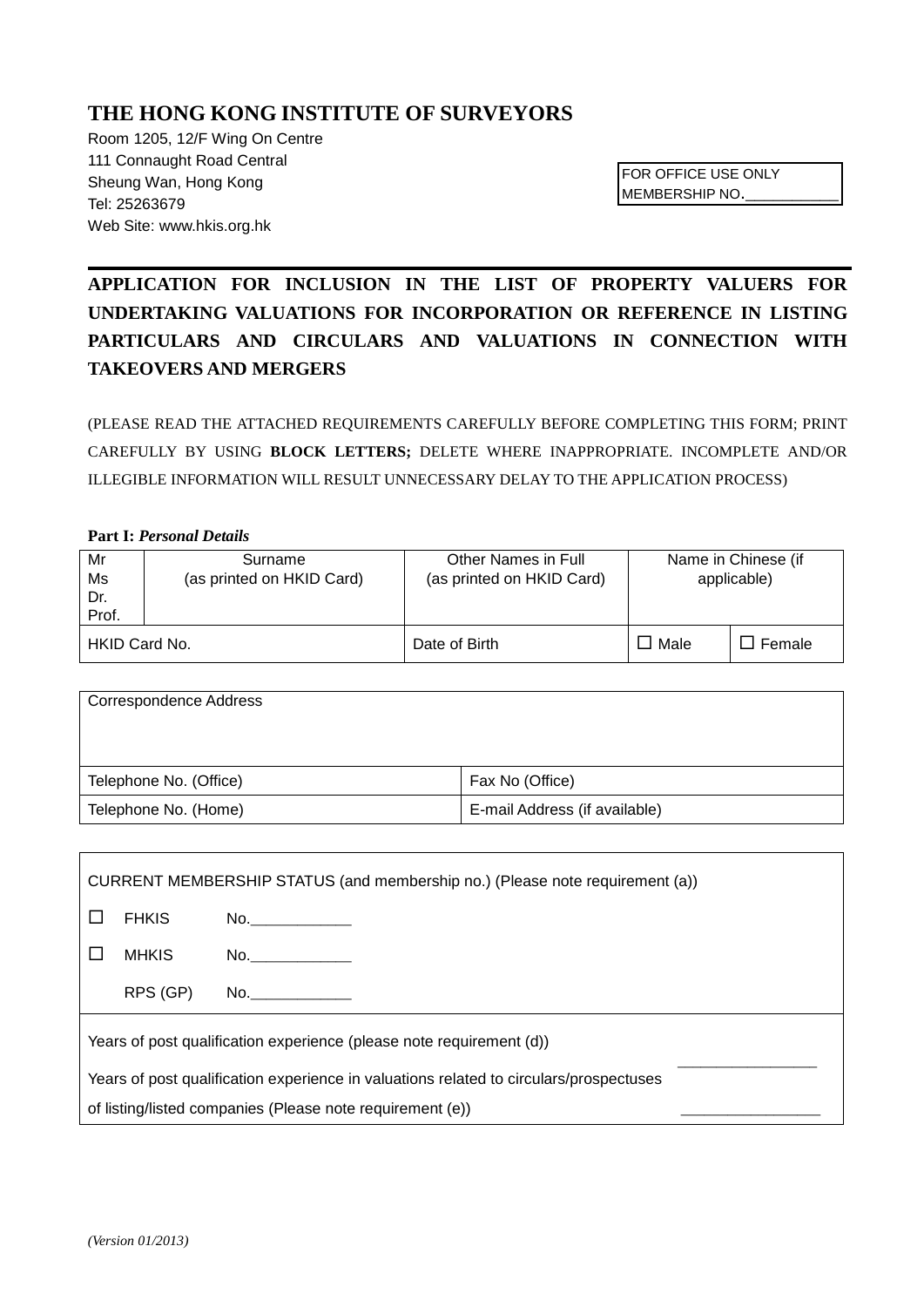## **Part II:** *Details of Professional Practice*

| <b>Details of Present Employer</b>                                                                                                                                                                                                                                                                         |  |  |  |  |  |
|------------------------------------------------------------------------------------------------------------------------------------------------------------------------------------------------------------------------------------------------------------------------------------------------------------|--|--|--|--|--|
| Name                                                                                                                                                                                                                                                                                                       |  |  |  |  |  |
| Office Address                                                                                                                                                                                                                                                                                             |  |  |  |  |  |
| <b>Position Held</b>                                                                                                                                                                                                                                                                                       |  |  |  |  |  |
| Date Joined                                                                                                                                                                                                                                                                                                |  |  |  |  |  |
| Please confirm whether the firm has Business Registration in Hong Kong<br>$\Box$ Yes<br>$\Box$ No                                                                                                                                                                                                          |  |  |  |  |  |
| Please confirm whether the firm is carrying out valuation business in Hong Kong<br>$\Box$ Yes<br><b>No</b>                                                                                                                                                                                                 |  |  |  |  |  |
| Please enclose details of your experience in valuations related to circulars/prospectuses of listing/listed<br>companies such as:<br>copy of the valuation report(s) published in circulars/prospectuses;<br>your involvement in the valuation report(s) produced if such report(s) were not signed by you |  |  |  |  |  |

| Details of Previous Professional Experience (use separate sheet if required) |                      |         |                      |                      |  |  |
|------------------------------------------------------------------------------|----------------------|---------|----------------------|----------------------|--|--|
| Period                                                                       | Company/Organisation | Country | <b>Position Held</b> | Nature of Employment |  |  |
|                                                                              |                      |         |                      |                      |  |  |
|                                                                              |                      |         |                      |                      |  |  |
|                                                                              |                      |         |                      |                      |  |  |
|                                                                              |                      |         |                      |                      |  |  |
|                                                                              |                      |         |                      |                      |  |  |
|                                                                              |                      |         |                      |                      |  |  |
|                                                                              |                      |         |                      |                      |  |  |

| Have you ever been convicted of any criminal          |  |
|-------------------------------------------------------|--|
| offence in Hong Kong or elsewhere? If YES,            |  |
| please give details, including dates:                 |  |
| $\Box$ YES<br>$\square$ NO                            |  |
| Have you ever been convicted of guilty or accused     |  |
| of any offences that may render the integrity and     |  |
| honesty of your membership in doubt? If YES,          |  |
| please give details, including dates:                 |  |
| $\square$ NO<br>$\Box$ YES                            |  |
| Have you ever been subject to any disciplinary        |  |
| action by the Institute? If YES, please give details, |  |
| including dates:                                      |  |
| ⊔ NO<br>$\sqcup$ YES                                  |  |
| Have you ever been declared bankrupt in Hong          |  |
| Kong or elsewhere? If YES, please give details,       |  |
| including dates:                                      |  |
| ⊔ NO<br><b>YES</b>                                    |  |